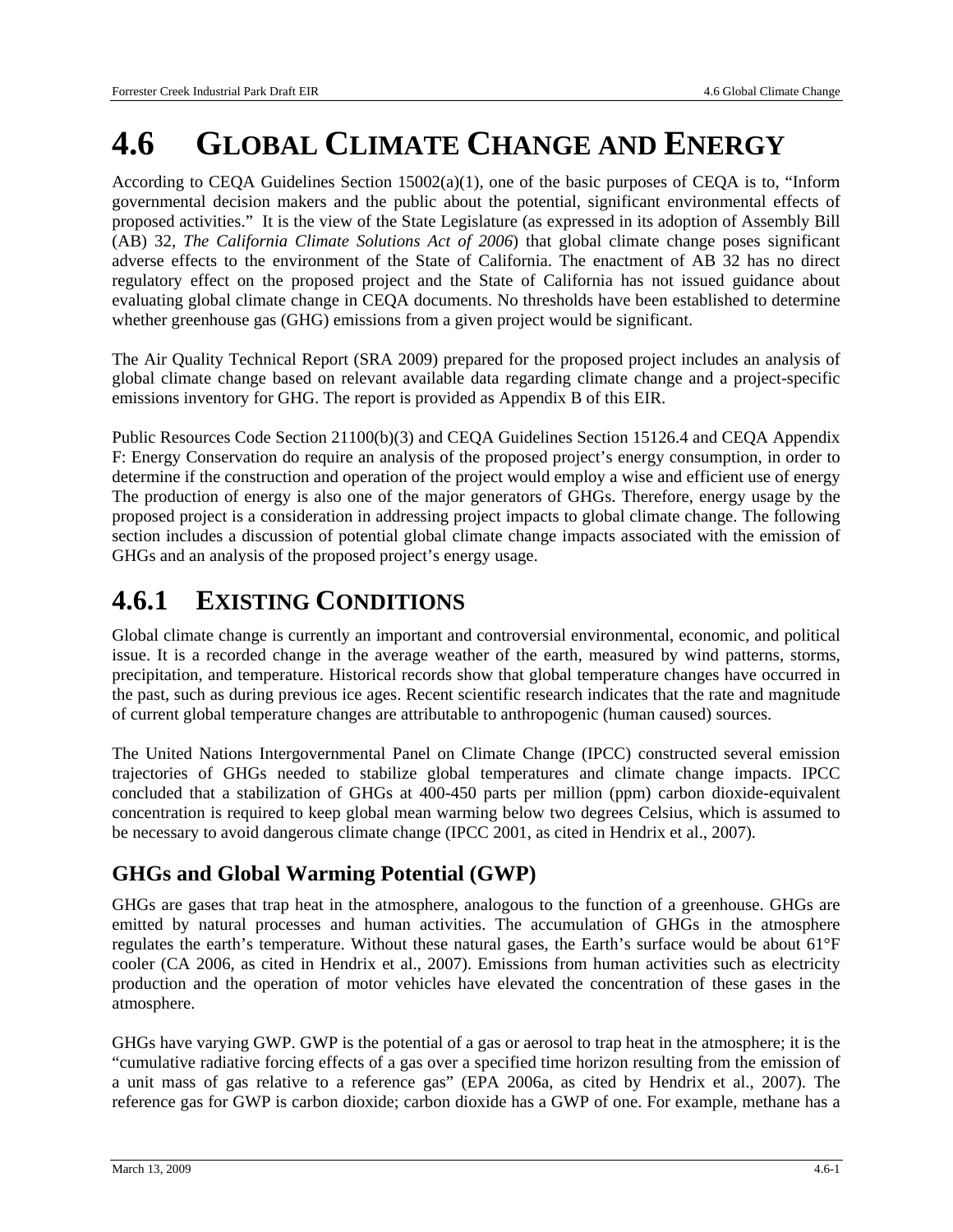GWP of 21, which means that it has a greater global warming effect than carbon dioxide on a molecule per molecule basis.

Below is a list of the most common GHGs. The atmospheric lifetime and GWP of selected GHGs are summarized in Table 4.6-1 As shown in the table, the GWP for common GHGs ranges from 1 (carbon dioxide) to 23,900 (sulfur hexafluoride).

| <b>Greenhouse Gas</b>         | <b>Atmospheric Lifetime (years)</b> | <b>Global Warming Potential</b><br>(100 year time horizon) |
|-------------------------------|-------------------------------------|------------------------------------------------------------|
| Carbon Dioxide                | $50 - 200$                          |                                                            |
| Methane                       | $12 \pm 3$                          | 21                                                         |
| Nitrous Oxide                 | 120                                 | 310                                                        |
| $HFC-23$                      | 264                                 | 11,700                                                     |
| HFC-134a                      | 14.6                                | 1,300                                                      |
| $HFC-152a$                    | 1.5                                 | 140                                                        |
| PFC: Tetrafluoromethane (CF4) | 50,000                              | 6,500                                                      |
| PFC: Hexafluoroethane (C2F6)  | 10,000                              | 9,200                                                      |
| Sulfur Hexafluoride (SF6)     | 3,200                               | 23,900                                                     |

|  | Table 4.6-1. Global Warming Potentials and Atmospheric Lifetimes |  |  |  |
|--|------------------------------------------------------------------|--|--|--|
|--|------------------------------------------------------------------|--|--|--|

Source: USEPA, 2006

## **Environmental Effects of Global Climate Change**

Executive Order #S-3-05 requires the California Environmental Protection Agency (Cal-EPA) to prepare biennial science reports on the potential impact of continued global climate change on certain sectors of the California economy. The first of these reports, *"Scenarios of Climate Change in California: An Overview"* (Climate Scenarios report), was published in February 2006 (California Climate Change Center 2006). The Climate Scenarios report uses a range of emissions scenarios developed by the IPCC to project a series of potential warming ranges (i.e., temperature increases) that may occur in California during the  $21<sup>st</sup>$  century. Temperature increases are grouped into three ranges: 1) lower warming range (3.0) to 5.5 degrees Fahrenheit ( $^{\circ}$ F)); 2) medium warming range (5.5 to 8.0 $^{\circ}$ F); and 3) higher warming range  $(8.0 \text{ to } 10.5^{\circ} \text{F}).$ 

Potential environmental effects from global climate change include increased temperature and a resultant rise in sea level, increased incidences of extreme weather events, and worsened air quality. Under the highest anticipated warming scenario, sea level is anticipated to rise 22 to 35 inches by 2100. Health effects for people living in warmer climates could include more heat-related problems such as heat rash and heat stroke. Under the higher warming scenario, there could be up to 100 more days per year with temperatures above  $90^{\circ}$ F in Los Angeles and  $95^{\circ}$ F in Sacramento by Year 2100. This is a large increase over historical patterns. Diseases such as malaria, dengue fever, yellow fever, and encephalitis, which are spread by mosquitoes and other insects whose populations are affected by climate patterns, may also increase. Extreme weather events such as flooding and hurricanes may displace people and agricultural operations. Droughts may increase in some areas, decreasing water supply and food availability.

The current water distribution system in California relies, in part, on Sierra Nevada mountain snowpack to supply water during the dry spring and summer months. If GHG emissions continue unabated, more precipitation will fall as rain instead of snow, and the snow that does fall will melt earlier, reducing the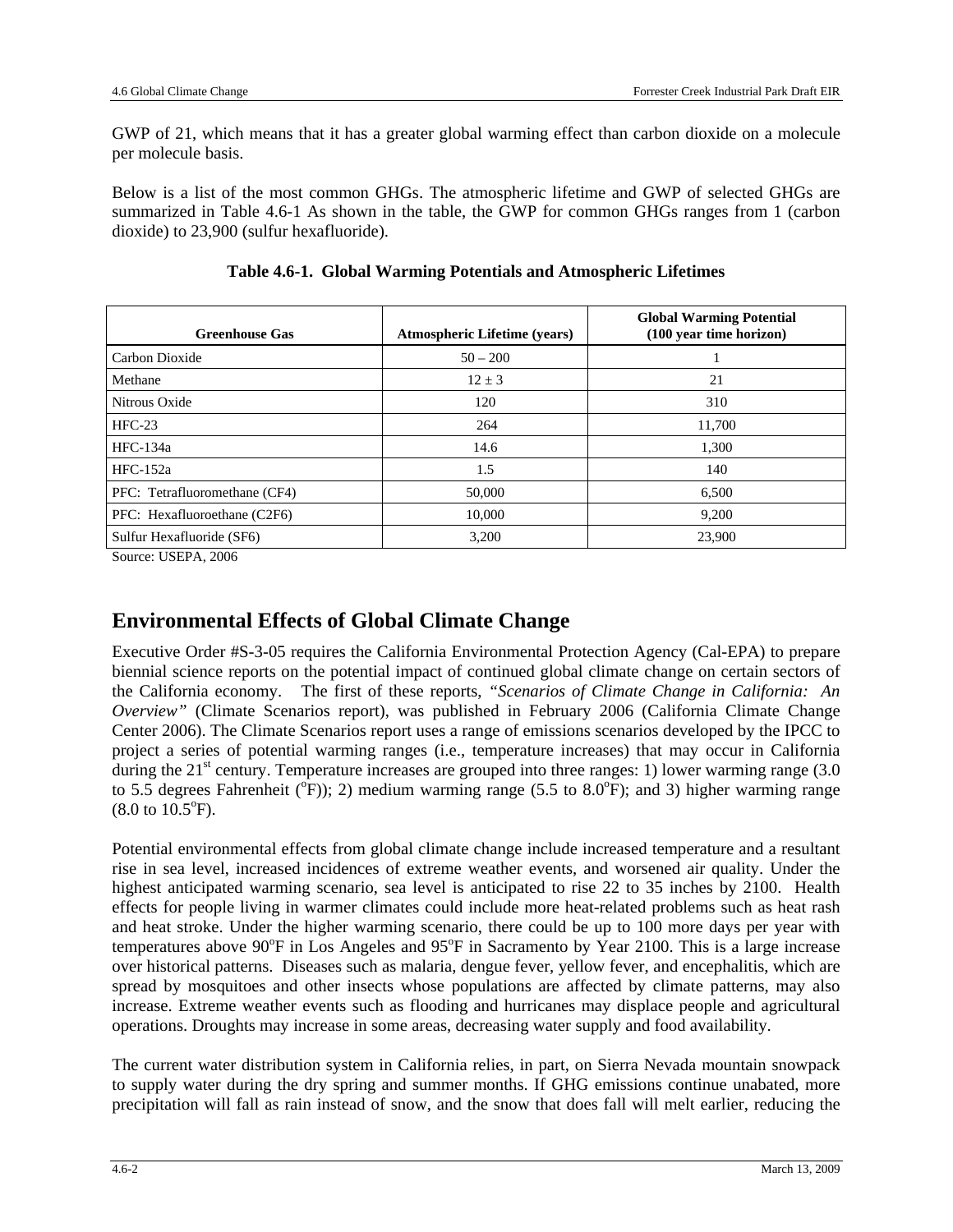Sierra Nevada spring snowpack by as much as 70 to 90 percent. The combination of reduced water supply and rising sea level would allow for an influx of saltwater that could degrade California's estuaries, wetlands, and groundwater aquifers. Saltwater intrusion caused by rising sea levels is a major threat to the quality and reliability of water within the southern edge of the Sacramento/San Joaquin River Delta, a major State fresh water supply. Global climate change may also contribute to air quality problems from increased frequency of smog and particulate air pollution (EPA, 2006c, as cited in Hendrix et al, 2007). Higher temperatures are expected to increase the frequency, duration, and intensity of conditions conducive to air pollution formation. For example, days with weather conducive to ozone formation are projected to increase from 25 to 35 percent under the lower warming range to 75 to 85 percent under the medium warming range.

## **4.6.2 REGULATORY STANDARDS**

## **Federal**

As of the date of this EIR, there are no adopted federal plans, policies, regulations or laws addressing global warming. However, several federal policies and regulations regulate energy use and consumption through various programs. Federal agencies including the United States (U.S.) Department of Transportation (DOT), the U.S. Department of Energy (DOE), and the U.S. Environmental Protection Agency (EPA) influence and regulate energy consumption through the establishment and enforcement of fuel economy standards for automobiles and light trucks.

#### **Federal Energy Policy and Conservation Act**

The Federal Energy Policy and Conservation Act of 1975 sought to ensure that all vehicles sold in the U.S. would meet certain fuel economy goals. Through this Act, Congress established the first fuel economy standards for on-road motor vehicles in the U.S. Pursuant to the Act, the National Highway Traffic and Safety Administration, which is part of the DOT, is responsible for establishing additional vehicle standards and for revising existing standards. Since 1990, the fuel economy standard for new passenger cars has been 27.5 miles per gallon. Since 1996, the fuel economy standard for new light trucks (gross vehicle weight of 8,500 pounds or less) has been 20.7 miles per gallon. Heavy-duty vehicles (i.e., vehicles and trucks over 8,500 pounds gross vehicle weight) are not currently subject to fuel economy standards. Compliance with federal fuel economy standards is not determined for each individual vehicle model; rather, compliance is determined on the basis of each manufacturer's average fuel economy for the portion of their vehicles produced for sale in the U.S. The Corporate Average Fuel Economy (CAFE) program, which is administered by EPA, was created to determine vehicle manufacturers' compliance with the fuel economy standards. The EPA calculates a CAFE value for each manufacturer, based on city and highway fuel economy test results and vehicle sales. On the basis of the information generated under the CAFE program, the DOT is authorized to assess penalties for noncompliance. Over the last 30 years, this regulatory program has resulted in vastly improved fuel economy throughout the nation's vehicle fleet.

## **State**

#### **Executive Order S-3-05**

California Governor Arnold Schwarzenegger announced new GHG emissions reduction targets on June 1, 2005 through Executive Order S-3-05. These targets are a reduction of GHG emissions to 2000 levels by 2010; a reduction of GHG emissions to 1990 levels by 2020; and a reduction of GHG emissions to 80 percent below 1990 levels by 2050 (CA, 2005). Some literature equates these reductions to 11 percent by 2010 and 25 percent by 2020 (Hendrix et al, 2007).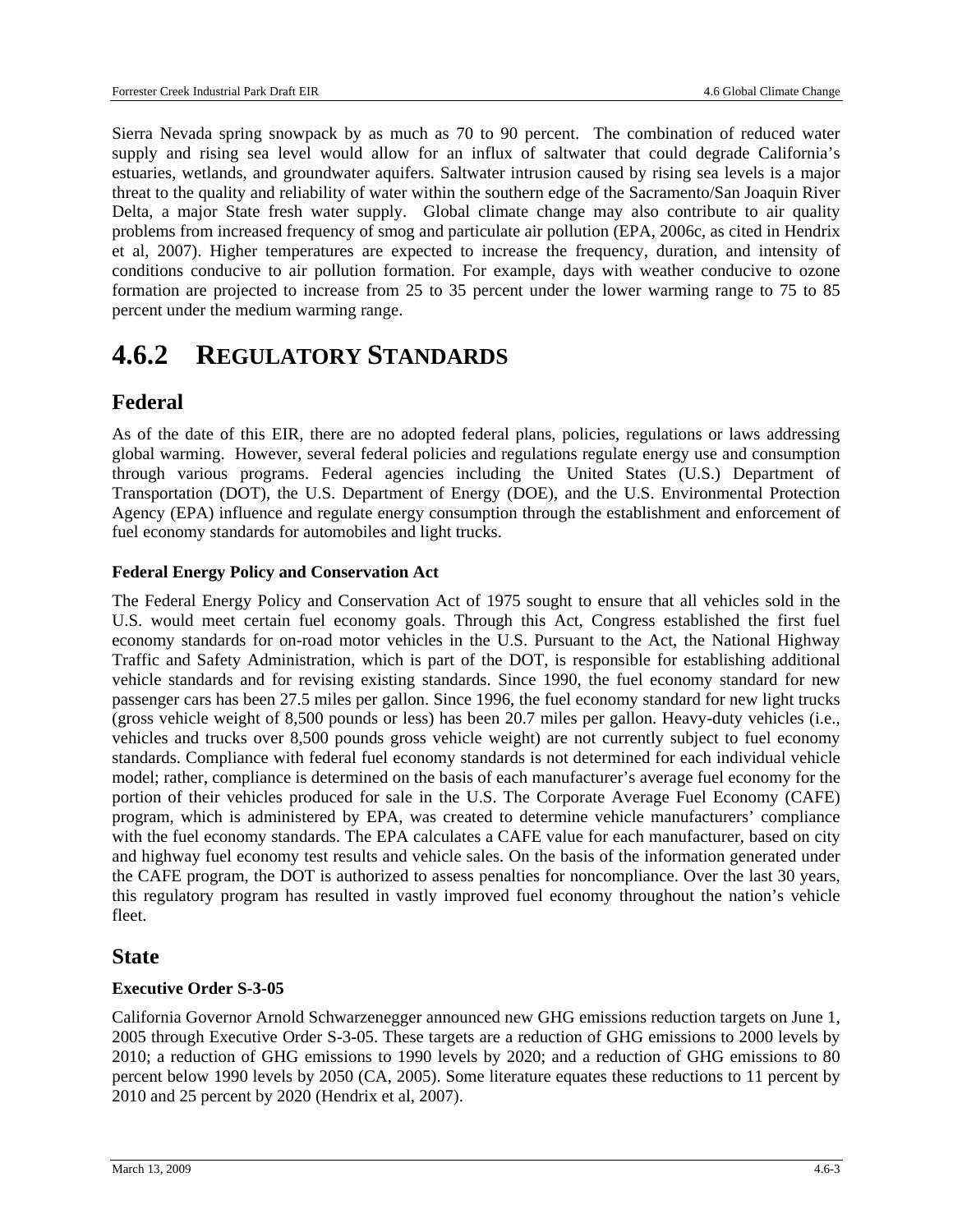#### **AB 32**

In 2006, the California State Legislature adopted AB 32. AB 32 requires CARB to adopt rules and regulations that would achieve GHG emissions equivalent to statewide levels in 1990 by 2020. In October 2007, CARB published an expanded list of discrete GHG emission reduction measures for early implementation. Emission reductions included carbon sequestration projects and best management practices that are technologically feasible and cost-effective. GHGs, as defined under AB 32, include carbon dioxide, methane, nitrous oxide, hydrofluorocarbons, perfluorocarbons, and sulfur hexafluoride.

On November 16, 2007, the California ARB made publicly available the staff report *California 1990 Greenhouse Gas Emissions Level and 2020 Emissions Limit* that determined the statewide levels of GHG emissions in 1990, and recommended 427 million metric tons of  $CO<sub>2</sub>$  as the total statewide aggregated GHG 1990 emissions level and 2020 emissions limit.

#### **Executive Order S-01-07**

Executive Order S-01-07 was enacted by the Governor on January 18, 2007, which mandates that: 1) a statewide goal be established to reduce the carbon intensity of California's transportation fuels by at least 10 percent by 2020; and 2) a low carbon fuel standard for transportation fuels be established for California.

#### **Senate Bill (SB) 97**

SB 97 (2007) requires the State Office of Planning and Research (OPR) to draft CEQA guidelines for the mitigation of GHG emissions or the effects of GHG emissions by July 1, 2009 and adopt guidelines by January 1, 2010. OPR is currently developing these guidelines.

#### **California Air Pollution Control Officers Association (CAPCOA) Report**

In January 2008, CAPCOA prepared the report *CEQA & Climate Change*, which is a guide to evaluating and addressing GHG emissions from projects subject to CEQA. This report provides a common platform of information and tools to support local governments.

#### **State of California Energy Plan**

The California Energy Commission (CEC) is responsible for preparing the State Energy Plan, which identifies emerging trends related to energy supply, demand, conservation, public health and safety, and the maintenance of a healthy economy. The Plan calls for the State to assist in the transformation of the transportation system to improve air quality, reduce congestion, and increase the efficient use of fuel supplies with the fewest environmental and energy costs. To further this policy, the plan identifies a number of strategies, including providing assistance to public agencies and fleet operators, encouraging urban designs that reduce vehicle miles traveled, and accommodating pedestrian and bicycle access.

#### **Title 24, Energy Efficiency Standards**

Title 24 of the California Building Code governs all aspects of building construction and provides energy efficiency standards for residential and nonresidential buildings. Standards mandating energy efficiency measures in new construction are included in Part 6 of Title 24. The energy efficiency standards require mandatory measures to be installed in new construction. These standards are designed to (1) respond to California's energy crisis to reduce energy bills, increase energy delivery system reliability, and contribute to an improved economic condition for the State; (2) respond to the AB 970 (Statutes of 2000) urgency legislation to adopt and implement updated and cost-effective building energy efficiency standards; (3) respond to the SB 5X (Statutes of 2001) urgency legislation to adopt energy efficiency building standards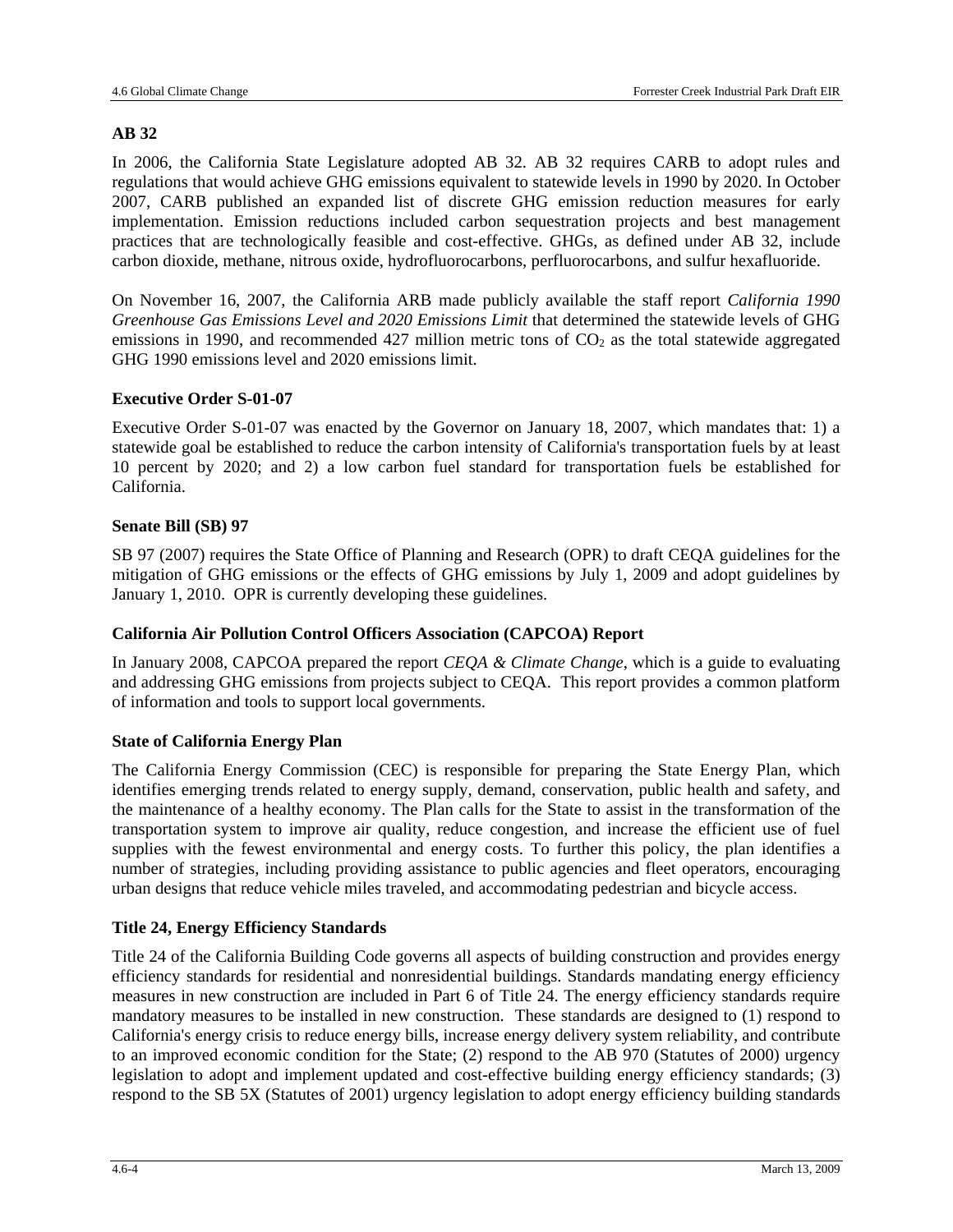for outdoor lighting; and (4) emphasize energy efficiency measures that save energy at peak periods and seasons, improve the quality of installation of energy efficiency measures, incorporate recent publicly funded building science research, and collaborate with California utilities to incorporate results of appropriate market incentive programs for specific technologies. Title 24 is designed to provide certainty and uniformity throughout the State while ensuring that the efficient and non-wasteful consumption of energy is carried out through project design features. Energy efficiency standards went into effect in 1978; in 2005, the CEC adopted new energy efficiency standards. All projects that apply for a building permit on or after October 2005 must adhere to the new 2005 standards.

## **4.6.3 IMPACT SIGNIFICANCE CRITERIA**

Notwithstanding the regulations listed above in Section 4.6.2, there are no federal or State laws, executive orders, agency rules or agency reports that provide any required standards or methodologies by which to evaluate the level of a project's GHG emissions. Accordingly, currently there are no applicable significance standards or criteria relating to GHG emissions that can be utilized to determine the impacts of a project on global climate change or to determine the significance of any such impacts under CEQA.

However, based on Public Resources Code Section 21100(b)(3), CEQA Guidelines Section 15126.4, and CEQA Appendix F: Energy Conservation, the proposed project would have a significant impact associated with energy conservation if it would result in the wasteful, inefficient, and unnecessary consumption of energy.

## **4.6.4 ISSUES 1 AND 2 – PROJECT CONTRIBUTION TO GLOBAL CLIMATE CHANGE AND IMPACTS OF GLOBAL CLIMATE CHANGE ON THE PROPOSED PROJECT**

*Would implementation of the proposed project contribute significantly to global climate change?* 

*Would of the proposed project be impacted by the effects of global climate change?* 

## **4.6.4.1 IMPACT ANALYSIS**

## **Project Contribution to Global Climate Change**

Implementation of the proposed project would increase GHG emissions associated with project construction and operation, particularly from energy usage and vehicle operations. GHG emissions anticipated from the project are primarily from carbon dioxide  $(CO<sub>2</sub>)$ , nitrogen dioxide  $(N<sub>2</sub>O)$  and methane  $(CH<sub>4</sub>)$ .

The project applicant would have operational control over certain project features that generate GHG emissions, including the consumption of natural gas and electricity during project operation and water usage from interior fixtures and exterior landscaping. Vehicle emissions are also a contributor to new GHG emissions, however, the project applicant is not considered to have operational control over vehicular emissions since they do not control emissions standards for vehicles, vehicle purchase choices or the driving habitats of employees who work onsite.

The project's contribution to global climate change has been grouped into two impact categories: construction of the project and completed site operations.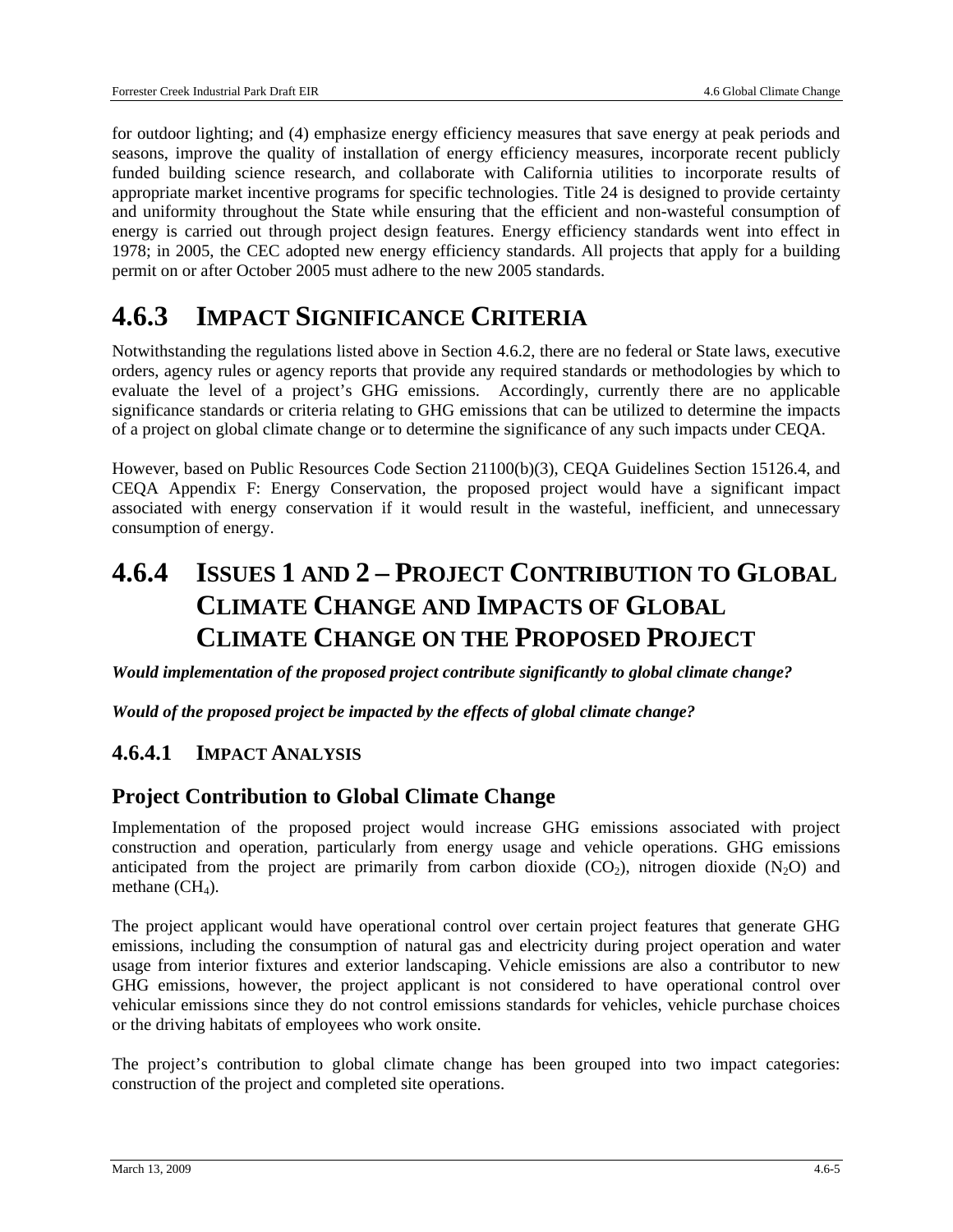#### **GHG Emissions from Project Construction**

GHG emissions of  $CO<sub>2</sub>$  would be associated with the construction phase of the project through the use of heavy equipment and employee vehicle trips to and from the project site. Construction-related  $CO<sub>2</sub>$ emissions would be temporary in nature since construction would be divided into three phases and would last a total of about three years. Emissions of  $CO<sub>2</sub>$  were estimated for each phase of project construction using the URBEMIS model. The resulting emissions, in metric tons per phase, are listed in Table 4.6-2. Emissions of  $N_2O$ , and CH<sub>4</sub> have not been provided due to the short term nature of construction impacts and the limited emissions levels of these pollutants resulting from construction activities.

| <b>Construction Phase</b> | $CO2$ Emissions, metric tons |
|---------------------------|------------------------------|
| Phase 1                   | 1.624                        |
| Phase 2                   | 754                          |
| Phase 3                   | 582                          |

#### **Table 4.6-2. Construction GHG Emissions (metric tons)**

Source: Scientific Resources Associated, 2009

#### **GHG Emissions from Project Operation**

GHG emissions associated with the operation of the proposed project were estimated separately for two sources: (1) increases in emissions due to energy usage at the proposed industrial development; and (2) vehicle use. Mobile source GHG emissions were estimated for operation of the proposed project based on the vehicle emissions predicted by the EMFAC2007 model. In addition, there would be some indirect emissions associated with the procurement, use, and disposal of potable water; however, it was assumed that these emissions would be included as part of the energy use emissions estimated for the proposed project. Operational GHG emissions of  $CO_2$ , N<sub>2</sub>O, and CH<sub>4</sub> resulting from the project are listed in Table 4.6-3.

|                                                  | <b>Annual Emissions</b><br>(tons/year) |         |                 |
|--------------------------------------------------|----------------------------------------|---------|-----------------|
| <b>Emission Source</b>                           | CO <sub>2</sub>                        | $N_2$ O | CH <sub>4</sub> |
| <b>Electricity Use Emissions</b>                 | 2,390                                  | 0.010   | 0.018           |
| Natural Gas Use Emissions                        | 273                                    | 0.005   | 0.03            |
| <b>Vehicular Use Emissions</b>                   | 12,113                                 |         | 0.68            |
| <b>Total</b>                                     | 14,776                                 | 0.015   | 0.68            |
| Global Warming Potential Factor $(1)$            |                                        | 310     | 21              |
| $CO2$ Equivalent Emissions <sup>(2)</sup>        | 14,776                                 |         | 14              |
| <b>TOTAL CO<sub>2</sub></b> Equivalent Emissions |                                        | 14,795  |                 |

#### **Table 4.6-3. Operational GHG Emissions (metric tons/year)**

 $\overline{(\text{1})}$  Global Warming Potential (GWP) is a relative scale which compares other GHG to that of the same mass of carbon dioxide (whose GWP Factor is by definition 1). This allows for a measure of how much a given mass of  $\underline{a}$ <br>GHG is estimated to contribute to global warming.

 $^{(2)}$  CO<sub>2</sub> Equivalent Emissions are the total emissions of a pollutant multiplied by the GWP of the pollutant.

Source: Scientific Resources Associated, 2009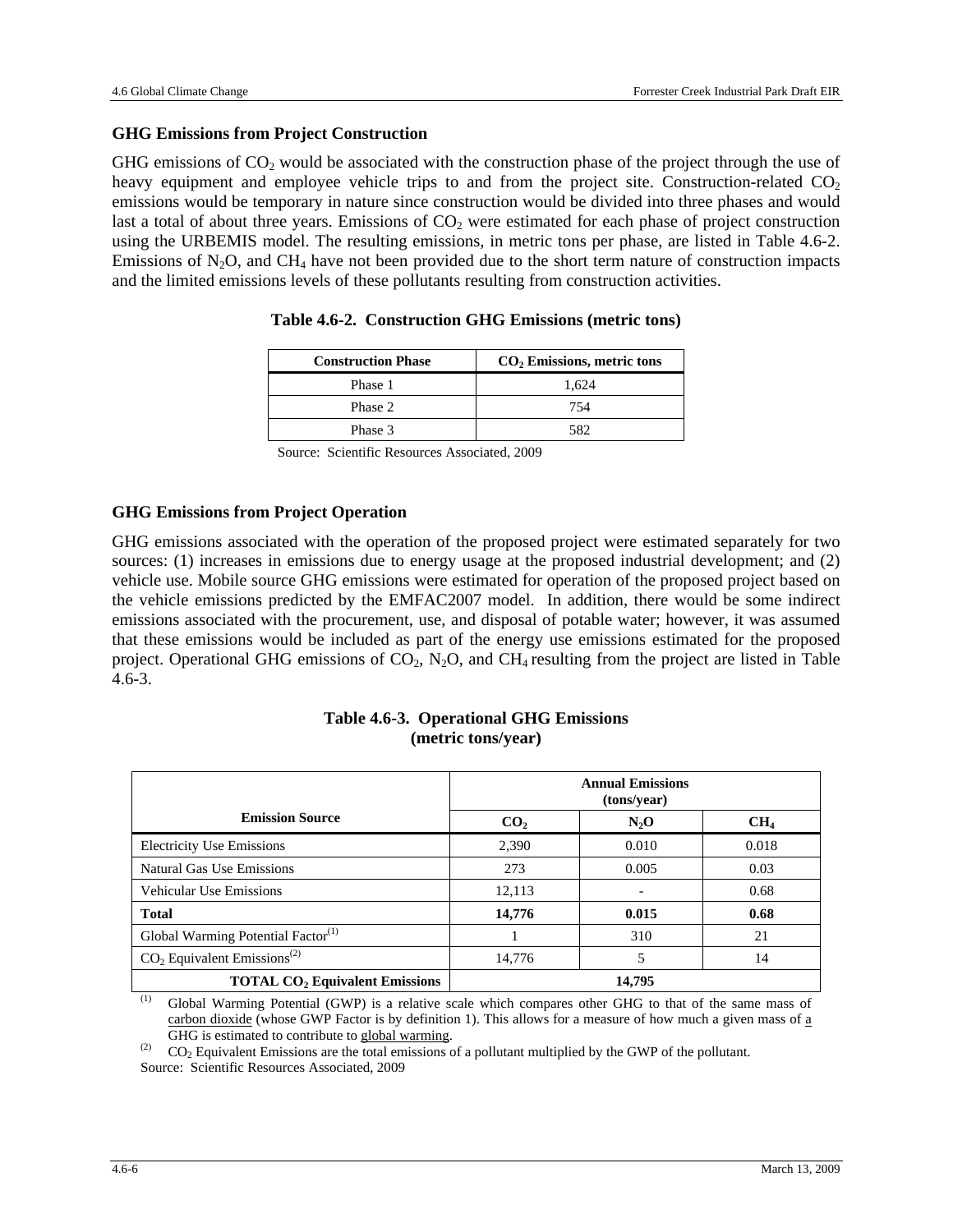#### **Project Features that Reduce GHG Emissions**

The proposed project's vehicular emissions would be reduced through the use of public transit instead of personal vehicles by future employees. The project's proximity to the Gillespie Field Transit Station would provide an alternative means of transportation for future industrial park employees and would also reduce GHG emissions. In addition, an existing bicycle path is located to the northeast of the project site adjacent to Forrester Creek channel. This provides another opportunity for an alternative mode of transportation for future employees. The project would also provide bicycle parking onsite and an onsite pedestrian access network that would encourage bicycling and walking instead of driving motor vehicles.

The project would also provide approximately 28.9 percent landscape cover on the project site, which is significantly greater than the City's requirement of 10.7 percent. The additional landscaping would reduce the urban heat island effect at the project site by reducing heat transfer to the surrounding air, thereby reducing the need to use building cooling systems. In addition, the proposed landscape design includes a mix of both native trees and trees with low Ozone Forming Potential (OFP). Low OFP trees and shrubs emit reduced volumes of volatile organic compounds emissions which react with nitrous oxide emissions to produce ozone (the main component of smog). Approximately 28 native Coast Live Oak trees would be planted on the site, along with approximately 35 California Pepper Trees, which are categorized as having a low OFP. This provides a balance of native, drought tolerant vegetation and vegetation that has a low potential to contribute to ozone.

## **Impacts of Global Climate Change on the Proposed Project**

In addition to contributing to global climate change, projects can be exposed to impacts from global climate change as well. Acknowledging the global climate change trends described above, it is reasonably foreseeable that temperatures locally in San Diego County will increase over the course of this century in the range of 3-10 degrees Fahrenheit with or without the proposed Forrester Creek Industrial Park project (California Climate Change Center, 2006). This warming could lead to other climate effects that may affect the proposed project site, including, but not limited to, impacts to biological resources, sea level rise, increases in natural disasters, and possible decreases in potable water supply.

#### **Biology**

Changes in climate alter habitats and their biological dynamics, making them uninhabitable for some species, and allow other species to move in. However, the area surrounding the project site is highly developed and biological resources on the proposed project site would not be negatively affected as temperatures continue to rise. The proposed project site contains sensitive vegetation communities, including disturbed Diegan coastal sage scrub, non-native grassland habitat and jurisdictional waters of the U.S. that would be impacted by the proposed project. In addition, the project would result in a significant direct impact to approximately 250 stems of San Diego ambrosia, raptor foraging habitat including non-native grassland and raptor nesting habitat including eucalyptus woodland. Removal of these habitats could negatively impact wildlife species and reduce the ability of these species to adapt to global climate change. However, implementation of the mitigation measures identified in Section 4.3, Biological Resources, would address the impacts to biological resources. Removal of disturbed Diegan coastal sage scrub and non-native grassland habitat would be replaced off-site at a 1:1 and 0.5:1 ratio, respectively. The wildlife agencies and the City would have authority over the location and habitat quality of the off-site mitigation site and, therefore, could choose a mitigation site that would provide better quality habitat for wildlife species than the current project site, improving the adaptive capabilities of local wildlife with respect to climate change. Impacts to jurisdictional waters would be mitigated through the Clean Water Act Section 404 permitting process before any fill is placed in jurisdictional waters of the U.S., including wetlands. Impacts to the federally-endangered San Diego ambrosia would be mitigated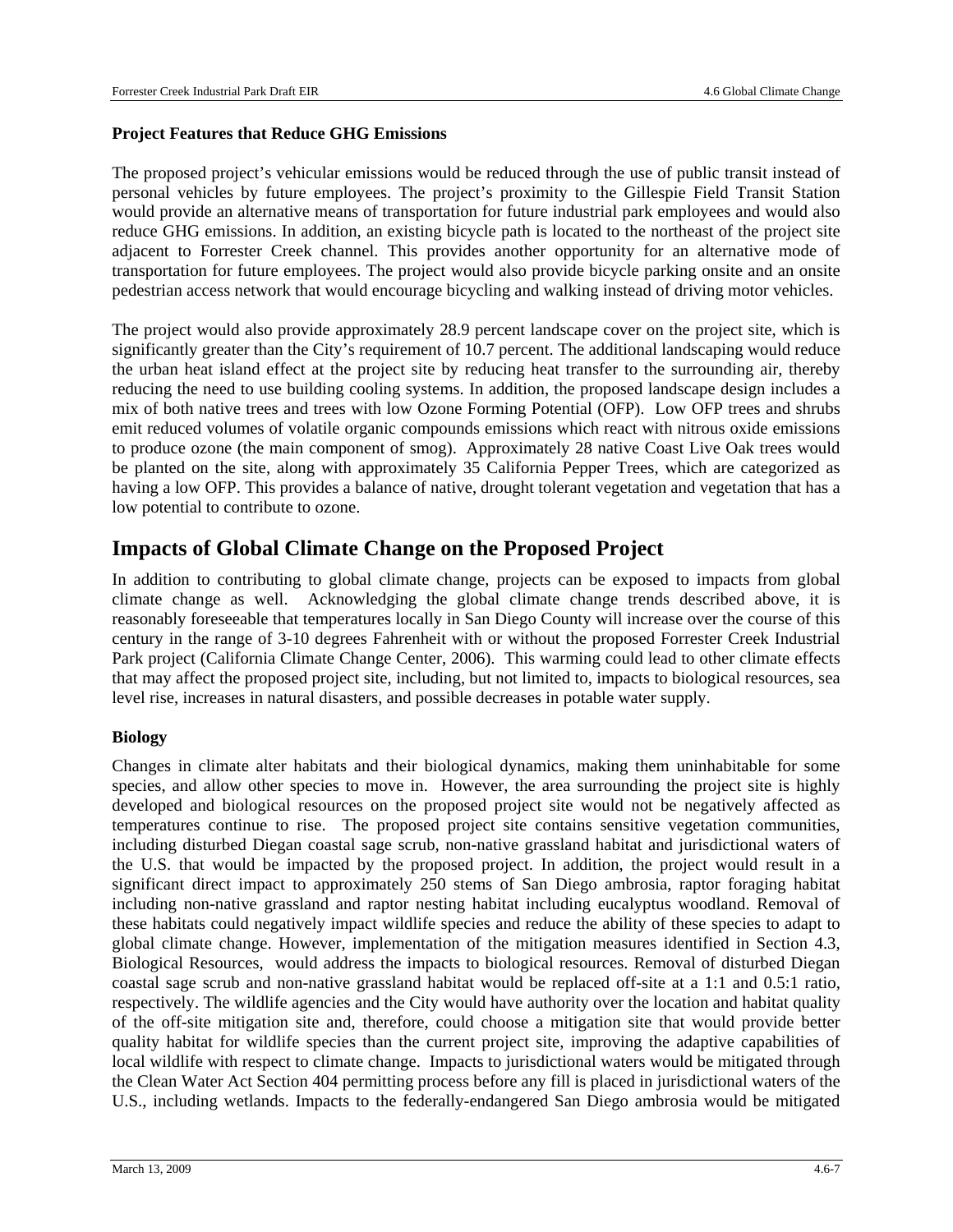through compliance with either Section 7 or Section 10(a) of the Endangered Species Act. Additionally, construction of the proposed project would not block any existing wildlife corridors that would negatively impact the ability of wildlife to adapt to global climate change.

#### **Rising Sea Levels**

Under the higher warming scenario, the IPCC anticipates sea level to rise 4 to 30 inches in San Diego by 2100. In general, sea level elevation change of this magnitude would inundate coastal areas with salt water, accelerate coastal erosion, threaten vital levees and inland water systems, and disrupt wetlands and natural habitats. The project site is located inland, and after construction would be elevated to a minimum of 350 feet above mean sea level (AMSL). Based on the site's geographic location, rising sea level would have less than significant impacts to the proposed project site.

#### **Natural Disasters**

Climate change could result in increased flooding and weather-related disasters. The frequency of large floods on rivers and streams could increase, which could affect the channelized portion of Forrester Creek that borders the proposed project site to the northeast. The channelized portion of Forrester Creek is lined with concrete, which could collect more water with increased precipitation events. The northeastern portion of the project site is located in Flood Hazard Zone X (shaded) and the remainder of the site is located in Zone X (unshaded). Both of these zones (Zone X shaded and Zone X unshaded) are located above the base flood elevation. Neither Zone X (shaded) or Zone X (unshaded) is located within the 100 year floodplain. The proposed project site would be graded to an elevation of 350 feet or above. According to Panel 1653 of 2375 for San Diego County and incorporated areas (Map No. 06073C1653F, June 19, 1997, revised March, 2002), the base flood elevation in the project area is 348 feet. Therefore, the graded elevation of the project site would be at least two foot above the base flood elevation, which would avoid impacts from flooding and weather-related disasters as a result of global climate change.

#### **Water Supply**

Changes in precipitation would have the potential to alter the sources of water that currently serve the City of El Cajon, and the rest of southern California. A network of man-made reservoirs and aqueducts capture and transport water throughout the State from northern California rivers and the Colorado River to southern California. The current distribution system relies on the Sierra Nevada mountain snowpack to supply water during the dry spring and summer months. Rising temperatures, potentially compounded by decreases in precipitation, could severely reduce spring snowpack, increasing the risk of summer water shortages.

The proposed industrial project is anticipated to generate a small demand for water due to operations uses. Also, the proposed project would not directly induce population growth, which could result in a significant increase in the demand for water. To reduce water use, the proposed project would install drought-tolerant native plant materials for landscaping, which would require less water than non-native landscape materials. These efforts would reduce the magnitude of the impact that a water shortage would have on the proposed project.

## **4.6.4.2 SIGNIFICANCE OF IMPACT**

Although implementation of the proposed project would result in a new source of GHG emissions from project construction and operation, it would not result in emissions of criteria pollutants levels above screening level thresholds. Criteria pollutant emissions levels from all phases of project construction and project operation would be significantly below the screening level thresholds. In addition, the proposed project would include design features to reduce GHG emissions, including proximity to transit and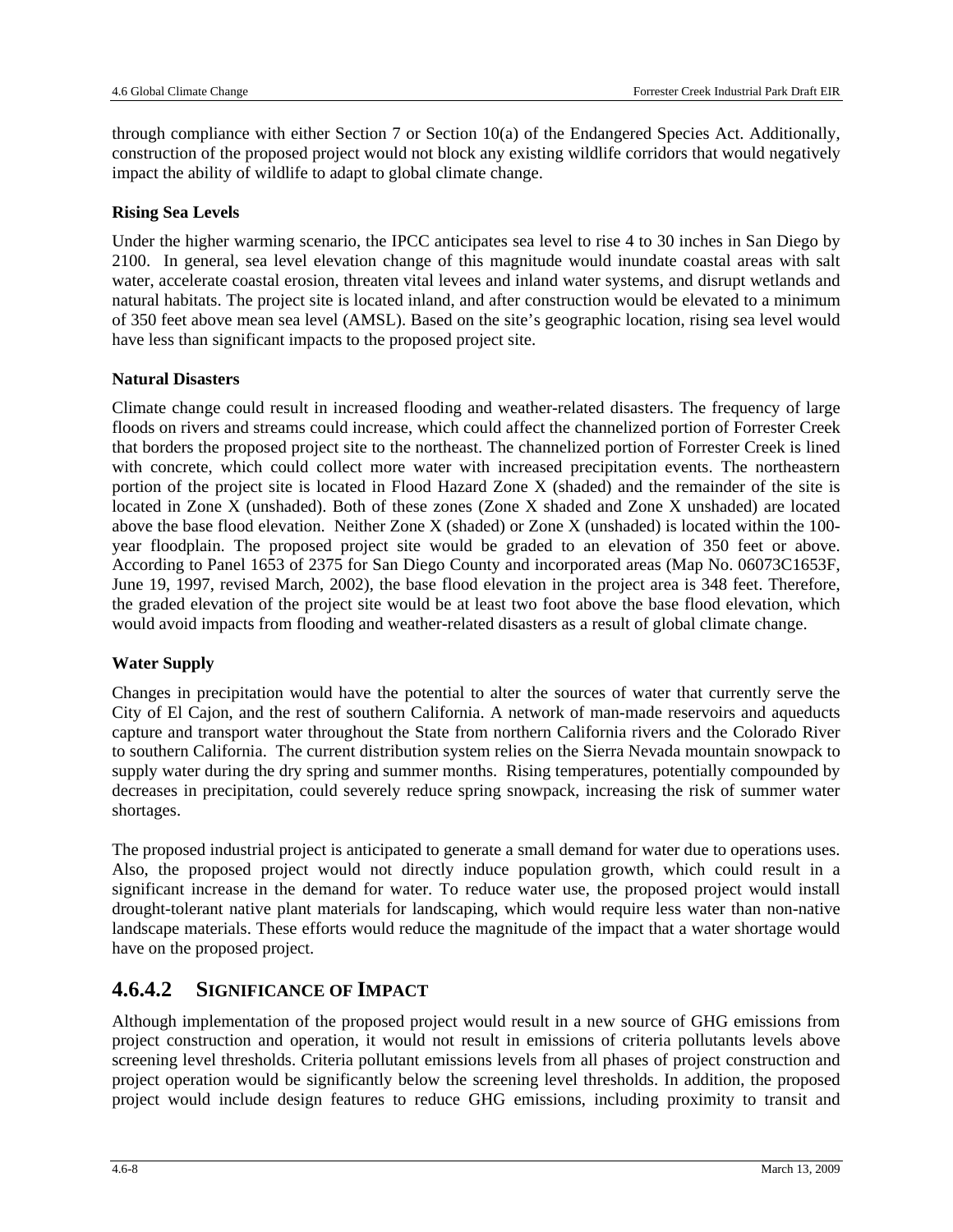landscape cover on 28.9 percent of the site. Therefore, implementation of the proposed project would not generate enough GHG emissions to individually influence global climate change.

Operation of the proposed project would ultimately be required to meet the regulatory requirements of AB 32 for reductions in GHG emissions. Reductions below the AB 32 guidelines and compliance with future statewide and San Diego County programs would substantially lessen the project's contribution to global climate change. Because specific industrial uses and tenants are not known at this time, it is not possible to determine the precise reductions in GHGs that could be realized through policies or requirements implemented through AB 32. However, as described above, the proposed project would implement design features to reduce the emission of GHGs. Therefore, impacts would be less than significant.

Due to the location and elevation of the proposed project site, the cumulative effect of global climate change, including sea level rise, natural disasters and flooding, and water supply, would have a less than significant impact on the proposed project.

### **4.6.4.3 MITIGATION, MONITORING, AND REPORTING**

Because proposed project would not result in a significant impact associated with global climate change, no mitigation is recommended.

## **4.6.5 ISSUE 3 – PROJECT IMPACTS TO ENERGY CONSUMPTION**

*Would implementation of the proposed project result in the wasteful, inefficient and unnecessary consumption of energy?* 

## **4.6.5.1 IMPACT ANALYSIS**

The California Energy Code (Title 24, Part 6, of the California Code of Regulations) identifies energy efficiency standards for residential and non-residential buildings. Compliance with Title 24 would ensure that the proposed project would not result in the wasteful, inefficient and unnecessary use of energy with respect to the proposed industrial buildings. However, Title 24 does not apply to project construction, vehicle trips generated by project traffic, or areas of the project that do not contain buildings such as parking areas, driveways, landscape areas. A discussion of the proposed project's features and estimates of its energy demand are provided below. Project impacts to energy consumption have been grouped into two categories: construction of the project and completed site operations.

#### **Project Construction**

Project construction would be conducted in three phases:

- Phase 1: March 2010 to July 2011, includes grading and site preparation plus building construction and paving (198,482 square feet)
- Phase 2: July 2011 to April 2012, includes building construction and paving (191,473 square feet)
- Phase 3: April 2012 to February 2013, includes building construction and paving (75,000 square feet)

Construction of the proposed project would result in the consumption of fuel associated with the operation of construction equipment. Due to a number of unknown factors including the specific site conditions, the horsepower of the engine, the load factor of each machine, and the number of days each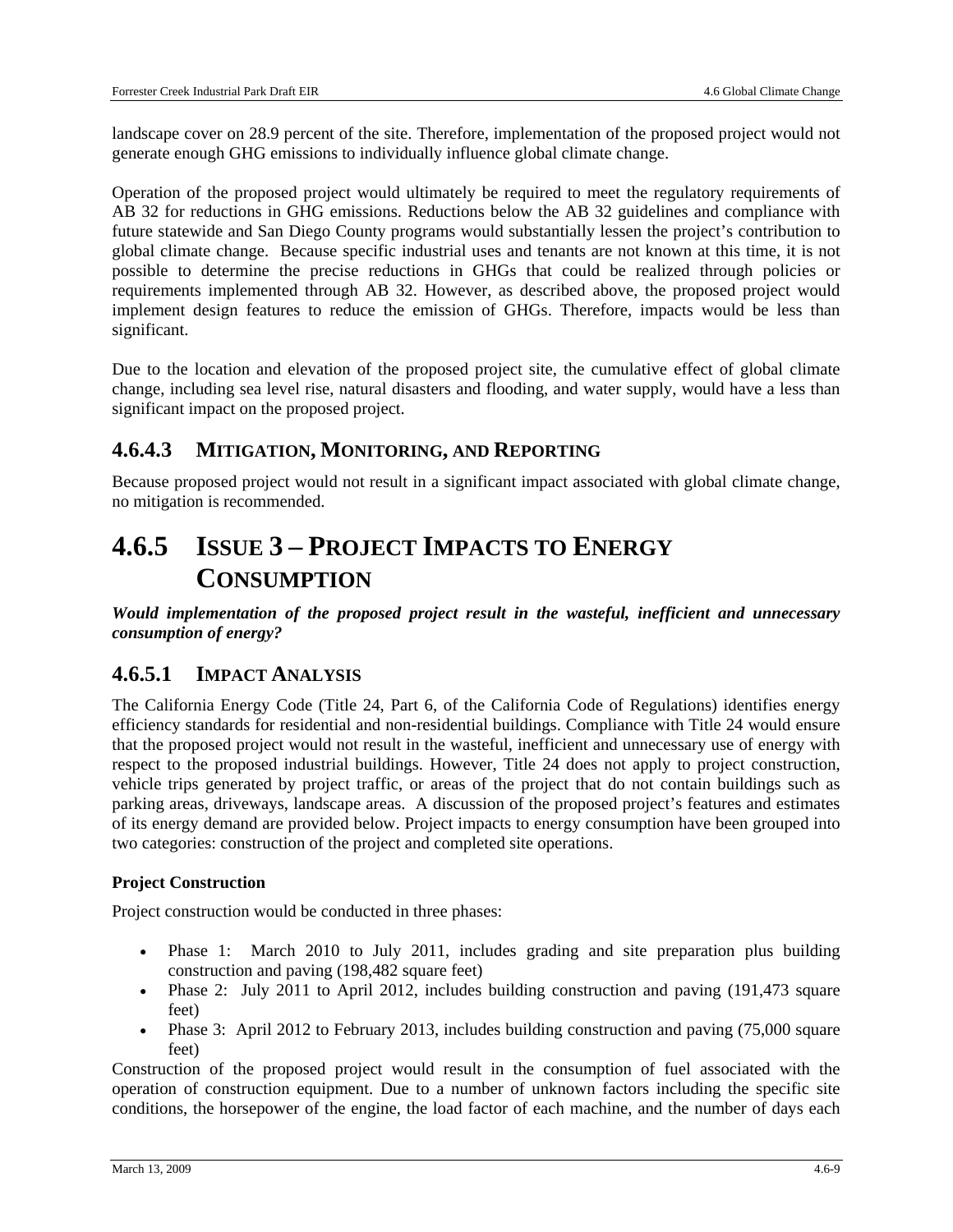piece of equipment would be used, it is not possible to determine the precise total fuel consumption that would occur during construction at this time. However, there are no unusual project site characteristics that would necessitate the use of construction equipment that would be less energy-efficient than at comparable construction sites in other parts of the region and the State. Therefore, it is expected that construction fuel consumption associated with the proposed project would not be any more inefficient, wasteful, or unnecessary than at other construction sites in the region.

#### **Project Operation**

#### *Transportation Energy Demand*

Traffic generated by the proposed project was calculated in the Traffic Impact Analysis included in Appendix F (LLG 2009). Based on the Traffic Impact Analysis, the project would generate 3,334 average daily trips (ADT) from passenger vehicles and 370 ADT from large trucks. The passenger vehicles were represented as a mix of light-duty autos and light-duty trucks (78 percent autos and 22 percent trucks); the large truck trips were represented as heavy-duty trucks. The average vehicle miles traveled was assumed to be 20 miles per trip.

The information in the Traffic Impact Analysis was used to determine the proposed project's fuel consumption from project operation. Vehicle fuel economy standards were used to estimate vehicular fuel consumption associated with trips to and from the proposed project. Since 1990, the fuel economy standard for new passenger cars has been 27.5 miles per gallon (mpg) (Bureau of Transportation Statistics, 2008). Since 1996, the fuel economy standard for new light trucks (gross vehicle weight of 8,500 pounds or less) has been 20.7 mpg. Heavy-duty vehicles (vehicles and trucks over 8,500 pounds gross vehicle weight) are not currently subject to fuel economy standards. Table 4.6-5 provides an estimate of the daily fuel consumed by vehicles traveling to and from the proposed project.

| <b>Vehicle Type</b>   | <b>Average Daily Trips</b><br><b>Generated</b> | <b>Daily Vehicle</b><br><b>Miles Traveled</b> | <b>Average Fuel</b><br><b>Economy (Miles)</b><br>per gallon) | <b>Total Daily Fuel</b><br><b>Consumption (Gallons)</b> |
|-----------------------|------------------------------------------------|-----------------------------------------------|--------------------------------------------------------------|---------------------------------------------------------|
| <b>Passenger Cars</b> | 3.334                                          | 66.680                                        | 27.5                                                         | 2.425                                                   |
| Trucks                | 370                                            | 7.400                                         | 20.7                                                         | 357                                                     |
| Total                 | 3,704                                          | 74,080                                        | N/A                                                          | 2,782                                                   |

**Table 4.6-5. Project Operation Fuel Consumption** 

Source: Bureau of Transportation Statistics, 2008.

As illustrated in Table 4.6-5 above, operation of the proposed project would consume approximately 2,782 gallons of fuel per day. However, the project's overall fuel consumption would be reduced due to the project's close proximity to the Gillespie Field Transit Station and Forrester Creek bicycle path, which would allow future employees to utilize alternative modes of transportation, thereby reducing the project's consumption of fuel. This trip reduction was not accounted for in the traffic study because it analyzed a worst case scenario; however, proximity to transit is likely to result in a decrease of approximately 5 percent or more in vehicle trips and is a principle of smart growth planning. Therefore, the proposed project's transportation energy demand would not result in the wasteful, inefficient and unnecessary consumption of energy.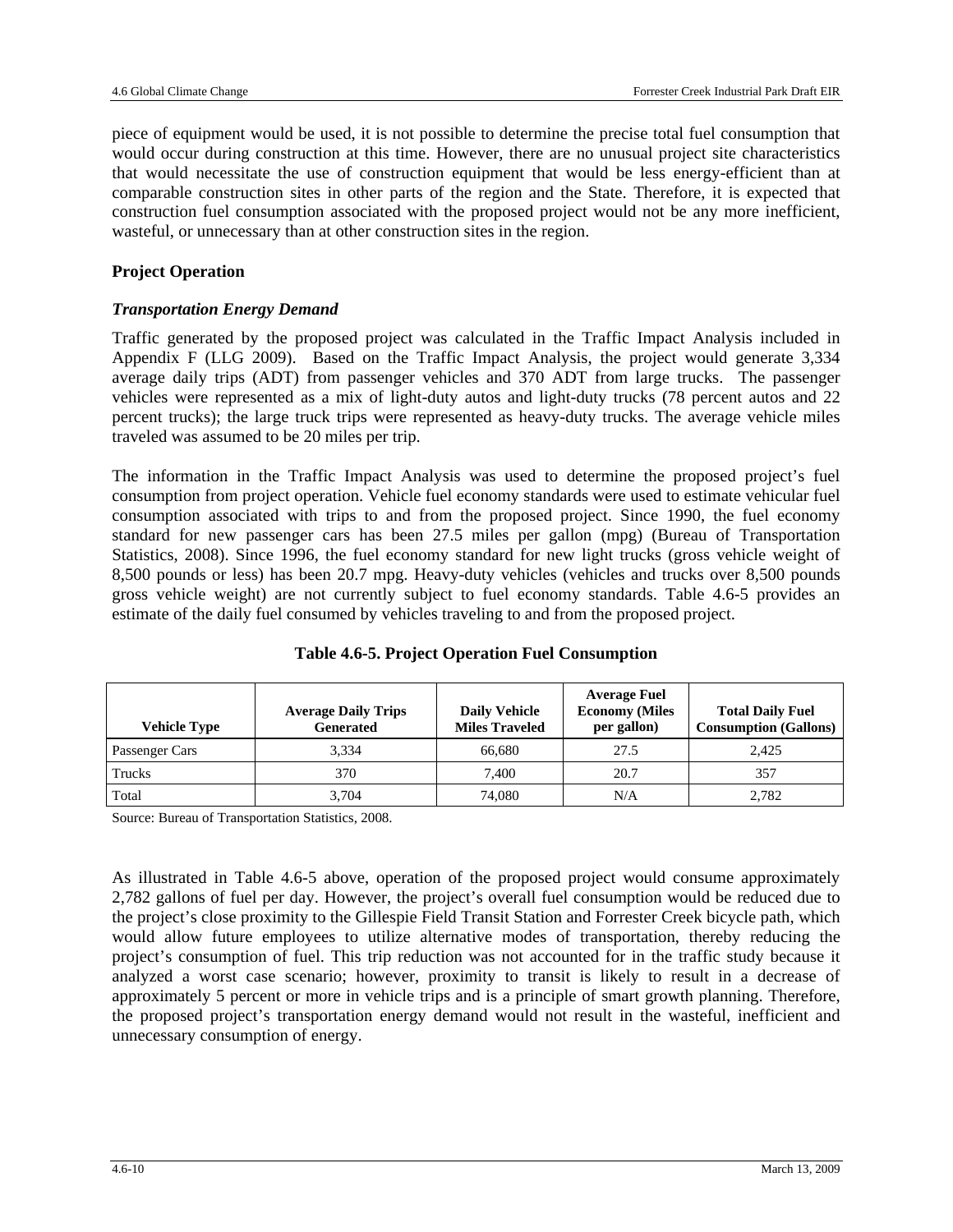#### **Building Energy Demand**

#### *Electricity Demand*

The proposed project would contain 462,975 square feet of total building space. For the purposes of this analysis, this total square footage is divided into the three separate use categories of Manufacturing, Warehouse and Office to reflect the different energy consumption uses associated with each. The consumption rates of each use are listed in Table 4.6-6. Consumption rates for interior electricity demand were derived from similar previous projects featuring manufacturing facilities, provided by MPE Consulting, Inc. (personal communication, Dan Mayorgas, October 28, 2008). Exterior lighting energy demand was calculated based on the proposed site lighting design plan. The proposed project would feature 32 wall mounted area lighting fixtures and 51 pole top lighting fixtures. All exterior lighting would be operated with automatic lighting controls. Some would provide direction shielding, as necessary.

|                            | <b>Project Square</b><br>Footage | <b>Electricity Consumption</b><br>Rate (watts/square foot) | <b>Electricity Demand</b><br>(Kilowatts) |
|----------------------------|----------------------------------|------------------------------------------------------------|------------------------------------------|
| Manufacturing              | 226,986                          | 25                                                         | 5,977                                    |
| Warehouse                  | 181,123                          | 10                                                         | 1.811                                    |
| Office                     | 54.846                           | 15                                                         | 821                                      |
| <b>Exterior Lighting</b>   |                                  |                                                            | 33                                       |
| <b>Total Energy Demand</b> |                                  |                                                            | 8,642                                    |

#### **Table 4.6-6. Total Energy Demand of the Proposed Project**

Source: MPE Consultants, 2008.

Operation of the proposed project is estimated to result in a total electrical demand of 8,642 kilowatts. San Diego Gas and Electric (SDG&E) has provided a "will-serve" letter, dated October 29, 2008, indicating that the electrical loads of the proposed project are within the parameters of projected energy load growth in the area. Therefore, the proposed project would not result in the wasteful, inefficient and unnecessary consumption of energy.

#### *Natural Gas Energy Demand*

Unlike electricity consumption rates, there is no industry standard for estimating natural gas consumption rates for future buildings. Natural gas consumption rates can vary widely depending on the specific use of each individual manufacturing facility and, therefore, cannot be approximated based on square footages of future buildings. The proposed project site would be zoned for manufacturing purposes; however, at this time, the exact use and tenants of the buildings are unknown. Natural gas consumption of the project would ultimately depend on the specific manufacturing processes that take place. For the purposes of estimating the possible natural gas use of the proposed project, average natural gas consumption rates from the South Coast Air Quality Management District (SCAQMD) CEQA Air Quality Handbook were used (SCAQMD 1993).

Using the consumption rate of 2.0 cubic feet per month per square foot for a manufacturing facility, the proposed project would use approximately 925,000 cubic feet of natural gas per month. The "will-serve" letter provided by SDG&E on October 29, 2008, indicates that the proposed natural gas loads of the project are within the parameters of projected load growth in the region. Natural gas use by future tenants of the proposed project would be subject to approval by SDG&E and the conditions of the original "will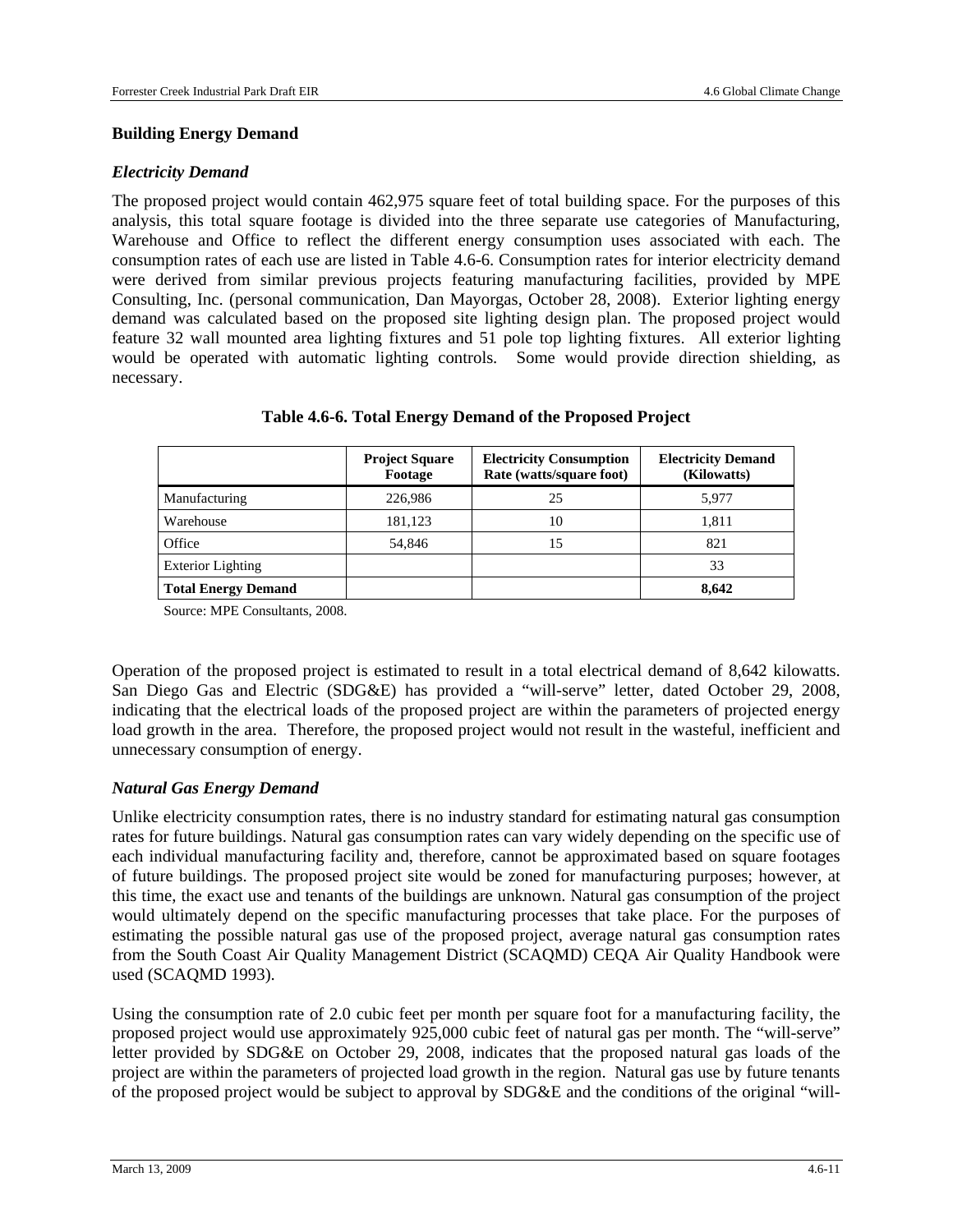serve" letter. Therefore, the proposed project would not result in the wasteful, inefficient and unnecessary consumption of energy.

#### **Project Energy Conservation Features**

The proposed project would include several measures that would result in a reduction in energy consumption required by construction and operation of the project. The design and incorporation of energy-efficient measures within the proposed project buildings and outdoor lighting plan would comply with California Energy Code (Title 24 Part 6 of the California Code of Regulations) and, in some cases, exceed the requirements of this code. The project would also incorporate energy efficient features into its landscape design and would reduce energy demand through its close proximity to the Gillespie Field Transit Station and Forrester Creek bicycle path. The design features of the proposed project are listed in Table 4.6-7.

## **4.6.5.2 SIGNIFICANCE OF IMPACT**

Construction and operation of the proposed project would result in the consumption of energy; however, this consumption would be similar to other projects in the region and not be wasteful, inefficient or unnecessary. The project applicant is committed to the incorporation of several energy-efficient measures within the proposed project which would either meet or exceed Title 24 Energy Efficiency Standards. In addition, the project's close proximity to alternative modes of transportation and efficient landscape design would reduce its overall energy demand. Therefore, the proposed project would not result in a significant impact to energy consumption.

### **4.6.5.3 MITIGATION, MONITORING, AND REPORTING**

Because proposed project would not result in a significant impact to energy consumption, no mitigation is recommended.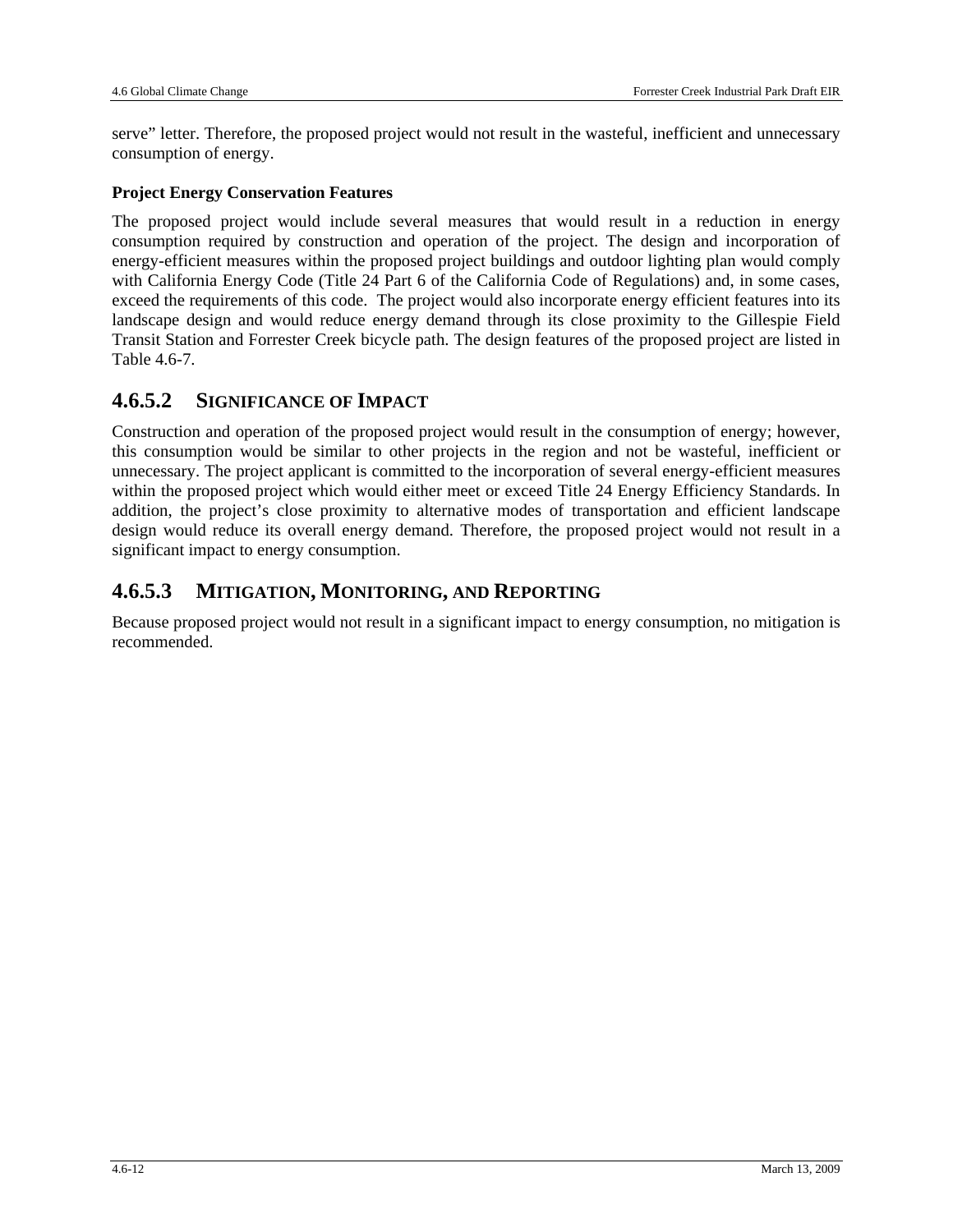| <b>Energy Conservation Strategy</b>                               | <b>Proposed Project Features</b>                                                                                                                                                                                                                                                                                                                                                                                                                                                                                                                                                                                                                                                                                                                                                                    |
|-------------------------------------------------------------------|-----------------------------------------------------------------------------------------------------------------------------------------------------------------------------------------------------------------------------------------------------------------------------------------------------------------------------------------------------------------------------------------------------------------------------------------------------------------------------------------------------------------------------------------------------------------------------------------------------------------------------------------------------------------------------------------------------------------------------------------------------------------------------------------------------|
| Use Recycled Building Materials                                   | Proposed project would use concrete and steel containing recycled materials.                                                                                                                                                                                                                                                                                                                                                                                                                                                                                                                                                                                                                                                                                                                        |
| <b>Installation of Skylights</b>                                  | Proposed project would install 460 skylights, which would reduce the lighting needs of the<br>project as well as reduce heating and cooling needs.                                                                                                                                                                                                                                                                                                                                                                                                                                                                                                                                                                                                                                                  |
| Use Cool Roofing Material                                         | Proposed project would incorporate GlasKap roofing material which would reflect solar<br>energy and decrease the heat island effect.                                                                                                                                                                                                                                                                                                                                                                                                                                                                                                                                                                                                                                                                |
| Window Pane Material                                              | Proposed project would use double pane windows with Low-E glass. Low-E glass reflects<br>radiant heat four to 20 times better than uncoated glass, which would reduce heating and<br>cooling needs.                                                                                                                                                                                                                                                                                                                                                                                                                                                                                                                                                                                                 |
| <b>Install Efficient Space</b><br>Conditioning Systems            | Proposed project would install high efficiency heating, ventilation, and air conditioning<br>(HVAC) systems. These systems would include variable speed drives for fan and pump<br>motors greater than 10 horsepower, electronically-commutated motors for series fan<br>boxes, improved controls, efficient cooling towers, and water-cooled chillers for large<br>systems. The proposed HVAC system would not require an air-cooled chiller. The air<br>conditioning system would use refrigerant (R-410A) which meets both the U.S. EPA and<br>the Montreal Protocol requirements.                                                                                                                                                                                                               |
| Use Recycled Landscaping<br>Materials                             | Landscaping of the project site would utilize several design features which would reduce<br>the energy demand of the project. Landscape materials used such as boulders and rock<br>linings would be salvaged from the project site, reducing the energy consumed in process<br>and transport of these materials.                                                                                                                                                                                                                                                                                                                                                                                                                                                                                   |
| Use of Plant Vegetation With Low<br>Ozone Forming Potential (OFP) | The proposed landscaping design includes approximately 35 California Pepper Trees,<br>which are categorized as having a low Ozone Forming Potential (OFP).                                                                                                                                                                                                                                                                                                                                                                                                                                                                                                                                                                                                                                          |
| <b>Install Low Water Use</b><br>Landscaping                       | The proposed project would use native plants with low or zero water requirements.<br>Landscaping requiring irrigation would be concentrated around the building perimeters<br>and along frontage roads. Irrigation using reclaimed water would occur via a low<br>precipitation rate sprinkler, equipped with a smart controller with a flow sensing valve, as<br>well as an automatic rain shut-off device. This system would serve to conserve water and<br>reduce erosion on the project site. Furthermore, portions of the project site landscaping<br>would not require any irrigation. These areas would be designed to adapt to the local<br>environmental conditions without the need for an additional irrigation source.                                                                  |
| <b>Exceeding Minimum Landscaped</b><br>Area Requirements          | The City of El Cajon's requirement for landscaping on the proposed project site is about<br>10.7 percent, which equates to approximately 146,110 square feet (sf) of landscaped area,<br>based on Manufacturing zone requirements. The proposed project would install a total of<br>approximately 396,168 sf of landscaping, which would provide approximately 28.9<br>percent landscape cover over the project site, thus exceeding the City's requirement of<br>10.7 percent landscape cover. In addition, 179,617 sf of the landscaped area would<br>feature native vegetation to the San Diego region. The use of landscaping would reduce<br>the urban heat island effect by reducing heat transfer to the surrounding air and result in a<br>decrease in demand for building cooling systems. |
| Use of Low Energy Stormwater<br>Drainage Plan                     | The proposed project would use an open drainage and swale system which would<br>conserve energy by reducing the need for manufactured conventional stormwater<br>infrastructure and filtration systems. Stormwater and nuisance flow runoff would first pass<br>through a series of rock and plant material swales to utilize the well draining alluvial<br>deposits found on site. The remaining project water would be directed into underground<br>detention basins and eventually be discharged into the Forrester Creek channel.                                                                                                                                                                                                                                                               |
| Reducing the Heat Island Effect                                   | Proposed project would incorporate vines on retaining and site perimeter walls, wherever<br>feasible, which would lessen the heat island effect by reducing heat transfer to the<br>surrounding air.                                                                                                                                                                                                                                                                                                                                                                                                                                                                                                                                                                                                |

Source: Benjamin and Winer, 1998; California EPA, Climate Action Team Proposed Early Actions to Mitigate Climate Change in California, 2007; CAPCOA, January 2008.